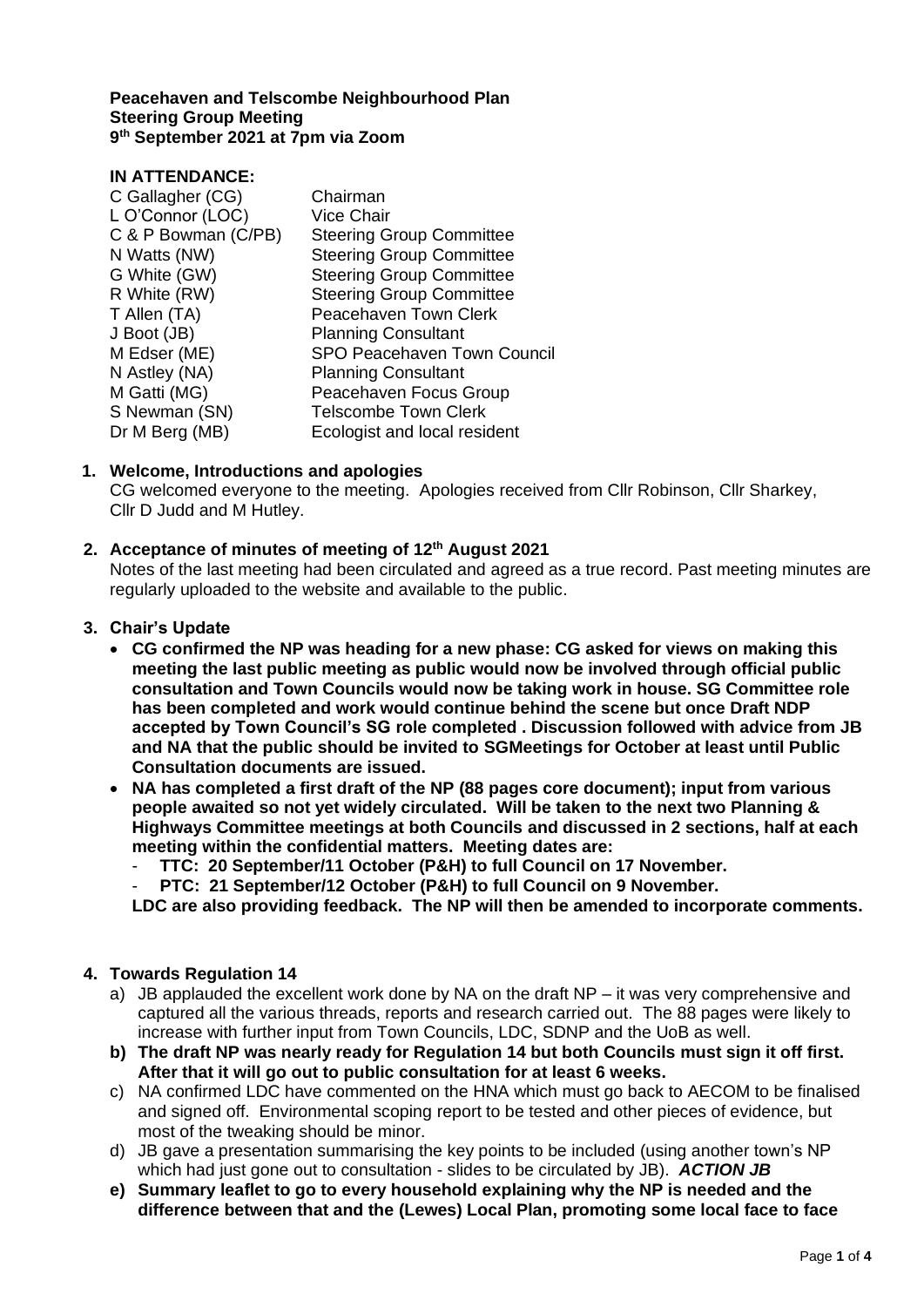**consultation events. Suggested one via Zoom (which can be uploaded onto the website for anyone to view), followed up by an in-person event (held twice, once in each town).** 

- **f) A survey then to be carried out from the website (with links on the leaflet) also a paper response form for those without digital access. Vision and objectives to be included together with maps showing 5/10 minute walking/cycling routes together with green spaces, areas for development etc. JB had a contact for this using mapping compatible with those of Planning authorities so they can be integrated into their development plans, using OS maps and Town Council licences.**
- **g) Experience from the Masterplan could be drawn on and JB proposed using the same person to analyse the responses to the survey as before, to provide a succinct summary to be included in the consultation statement.**
- **h) JB explained that Regulation 14 is the second formal part of the NP process and a consultation for 6 weeks is a requirement following sign off by both Town Councils.**
- **i) Discussion took place regarding a 'health check' – JB felt it would be useful to have this from Locality but at the next stage following feedback from planning policy teams (Regulation 15 and 16). NA agreed it made sense to do it afterwards.**

#### **Questions:**

- NW asked about the Meridian Centre site? JB confirmed there was a section in the plan with detailed policies from the Masterplan work and consultation feedback, using some of the UoB studies which were summarised.
- **RW asked when the consultation would take place? JB advised that Town Councils will be asked to sign off the NP in November; following that - out to consultation. It that period covers Christmas, then the consultation should be 8 weeks.**
- **CG said the SG had been considering ways to capture the interest of Councils and the public – perhaps showing the journey to get to this point from the First Conversation.**
- **Timings and budgets: JB has submitted a 6-month budget for consideration.**
- LOC (as Vice Chair) to meet with CG to be updated with the content of e-mails he has not seen yet.

# **5. Draft NDP and Consultation at Council Planning & Highways (NA) CG confirmed SG members would receive the draft plan shortly. It would not be made public until Town Council procedures have been observed.**

### **Presentation from NA on creating 20-minute neighbourhoods. Key points:**

- **The concept was explained covering the 3 main areas of health/wellbeing, environment/climate change and social/cultural wellbeing as everything is connected to the place people live.**
- The cities of Paris, Portland (USA) and Melbourne (Australia) started researching this in 2016; everyone around the world is suffering with similar barriers to change which were outlined. Local areas should compact and improve facilities - towns developed around the motor car were more expansive making roads busier. Hailsham's 10-minute Town was exampled on how priorities in their NP incorporated all the required elements. The Town & Country Planning Association website has more information, also the Sustrans website features creating active neighbourhoods with videos.
- RW queried whether the timing of 10,15 or 20 minute towns/neighbourhoods was by foot, car or bus? NA stated the time was irrelevant – it was about compacting the distance between facilities to reduce travelling. The local area designation reflected retail policy in the Lewes Local Plan but this may change when the new one is published and LDC may have some input.
- NW suggested towns like Horsham with a bus station, pedestrianised centre, a stream with planters and good landscaping could be a model. NA responded that Horsham had a population closer to 90,000 with far more development. Pedestrianisation excludes cars and unless there is a bus link, that can create different issues - retail and industry should be closely accessible to reduce car journeys.
- **ME said policies and aspirations to improve towns were welcome but the A259 is a problem not easily solved as County Council are involved. The NP should maximise what was already in the town with sustainable links - Councillors must support the NP to**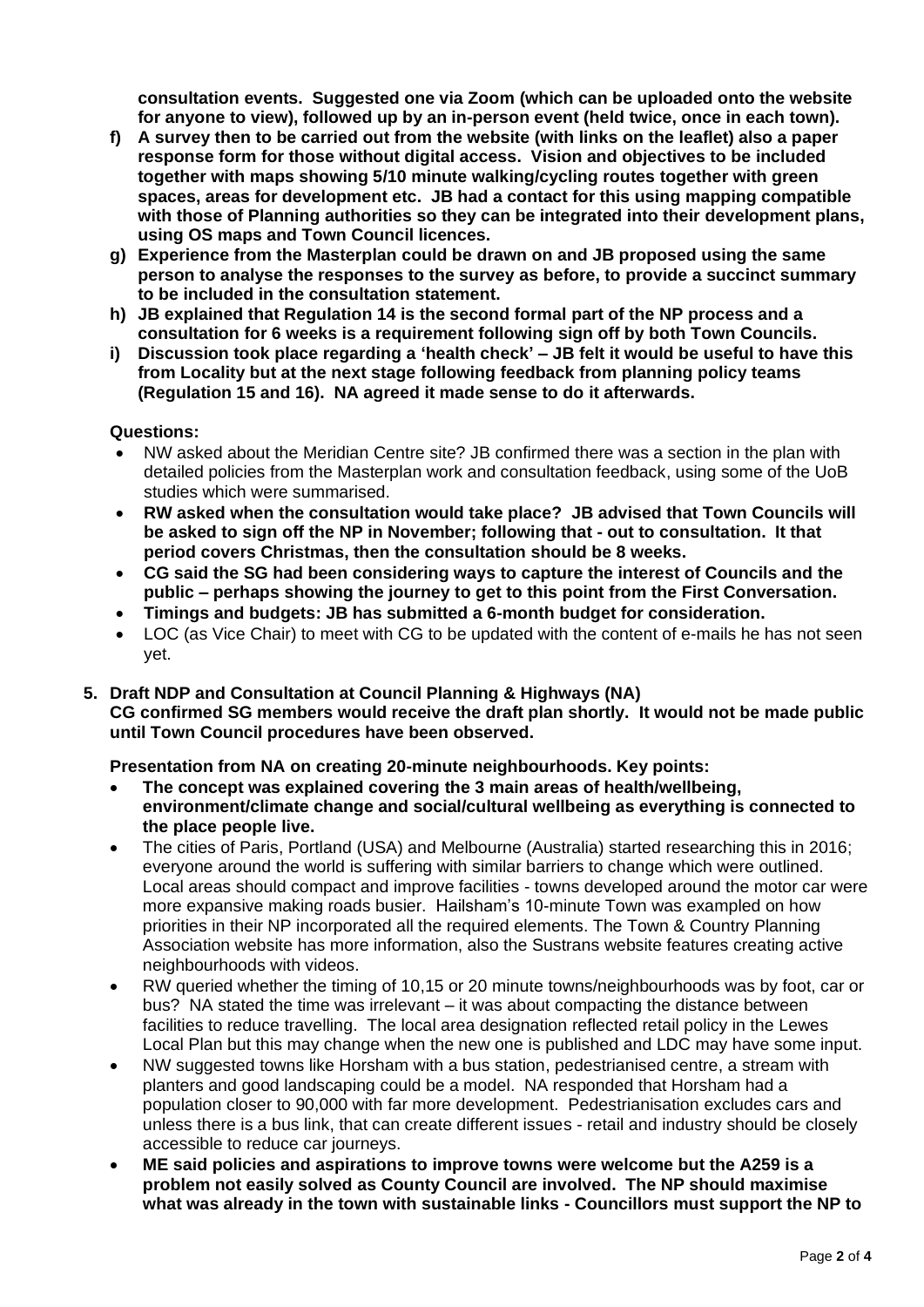**feed into the new Lewes Local Plan and Bus Back Better strategy which provides evidence of what residents want in the town.** 

- **TA observed there should be more cohesion within the Town Council – for example air quality covered several committees and Councillors appeared to be struggling to understand how the NP fits as it is additional to the usual Council orbit. NA's illustration showed that the key elements covered the fundamental areas of local living applying to all committees and everything the Council does - Town Clerks can help Councillors understand this is a PLAN not a WISH LIST.**
- **(The NDP is a Strategic plan which becomes part of the legal weight governing Planning law at with substantial financial beneficial impacts once adopted )**

#### **6. Next Steps**

- **TA proposed circulating the draft plan to Planning and Highways Councillors to give them time to read it. NA to send a covering e-mail requesting feedback on the policy boxes, remind them it was confidential. Also, point out it is only the first 40 pages, not the entire plan.** *ACTION NA*
- TA asked whether other local authorities (Brighton & Hove, Newhaven and Lewes) should be part of the consultation – NA confirmed this was correct.
- **NA said Town Clerks should be aware that much of the supporting evidence gave more up-to-date information than LDC could provide – for the first time there were specific reports for Telscombe and Peacehaven covering housing, transport, and environmental matters - it was important for Councillors to use that information as it was current.**
- **Dr Berg felt the NP would be instrumental in influencing Lewes' plans to ensure other space was protected, not just urbanised development. Using a more local approach was very timely as fewer people are now commuting and realising the value of their local community and facilities.**
- **G**W reported that the green spaces story was used last month in Peacehaven Directory and the Focus Group (116 views on Facebook) so communications are continuing. He was also posting on Shoreliners about events and local issues. Need to plan the October communications.

### **7. Any Other Business**

- **a) ME was invited to update on the A259 and confirmed it is the responsibility of the County Council not Highways England. A study is commencing this autumn to review again but has been a long-standing problem and not easy to resolve. The local Council could put forward measures to include ped-cycle links and car club spaces; the NP would give the town a stronger voice.**
- **b) NW asked if there were plans to install electric charging points in Peacehaven car parks? ME said District and County Councils will have guidance promoting parking management which is being pushed at higher level and the NP supports it. LOC agreed to take this point forward to LDC as they own the 3 car parks. Steyning/Piddinghoe Avenue car parks are being resurfaced.**
- c) PB was concerned any public feedback would focus on the A259 and the Meridian Centre so residents would be asking about more doctors and school places. NA responded the whole point of the NP was to encourage less car use and protect local facilities so people didn't need to travel, developing the coast road area so people don't use the A259 as much. **There was no promise to increase health facilities although more CIL money could be used on other projects to improve facilities. At present the town appears to be doing nothing and getting nowhere – with the NP there is a chance and other options could result as well as a greater proportion of CIL money**.
- **d) JB added that 'infrastucture' was mentioned numerous times in the NP more than A259, therefore well covered within the scope of what can be done. Other infrastructure elements are the responsibility of County and District Councils. Policies and projects in the NP address most of the issues PB mentioned and emphasis could be made in the summary leaflet to anticipate those questions and address them.**
- **e) RW noted there is much evidence that in the local community, people are happier and healthier with less demand on GP services: empower people to create community and a place they want to be as illustrated by the 20-minute Neighbourhood. The Steering Group are trying to implement changes to make the area a better place. CG added the NP area**